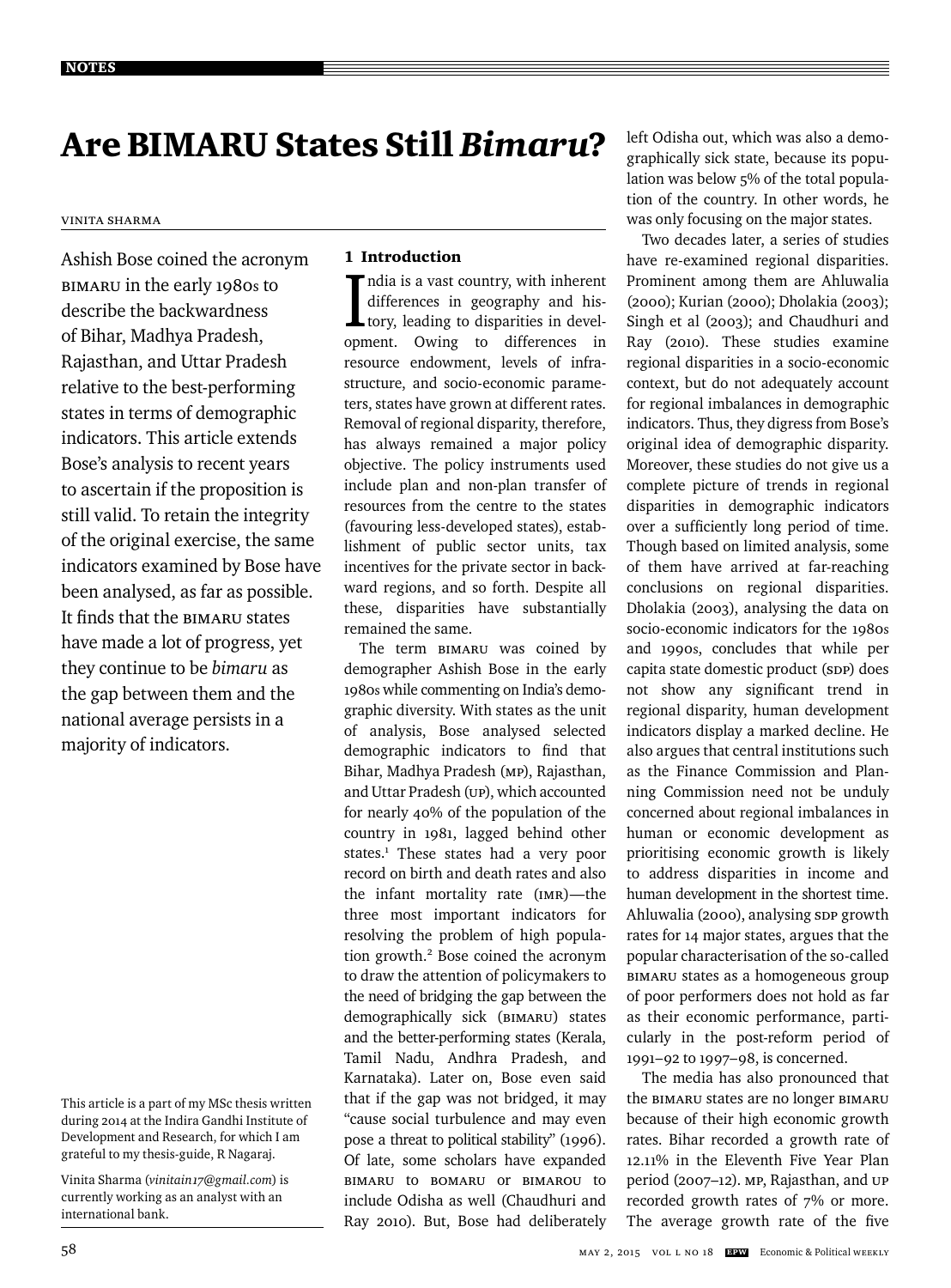poorest states (Bihar, Rajasthan, MP, UP, and Odisha) exceeded the national average for the first time in the Eleventh Plan period, which even made the then Prime Minister Manmohan Singh say, "I think we may be reaching the stage when the term 'BIMARU states' can be relegated to history."3 This was in the National Development Council, the highest level policymaking body, underlining the significance of the BIMARU states among policymakers and politicians.

More than six decades of planned development have gone by, as have programmes and policies to alleviate the backwardness of the BIMARU states. Moreover, between 1981 and 2008, India's gross domestic product (GDP) and per capita income grew annually at 5.9% and 3.8%, respectively (Nagaraj 2008). Since around the mid-1970s, absolute poverty, measured in terms of consumption, has fallen to 21.9% of the population. Thus, there is merit in carefully reexamining the current status of BIMARU states to discern the distributional impact these positive developments have had. The objective of this article, therefore, is to revisit Bose's analysis by examining the trends in regional disparity (in demographic indicators) from the early 1980s to late 2010. More specifically, the article asks whether the BIMARU states have moved out of the BIMARU category. If not, has any of the BIMARU states been consistently performing better than the other BIMARU states on all or most of the indicators?

The rest of the article is organised as follows. Section 2 explains Bose's methodology and summarises his major findings. Section 3 updates Bose's analysis, and Section 4 concludes by summarising the main findings.

# 2 Bose's Procedure and Findings

The article uses, as far as possible, the same indicators analysed by Bose and updates them for recent years. To maintain consistency, the new states— Jharkhand, Chhattisgarh, and Uttarakhand—are clubbed with Bihar, MP, and UP, respectively, by making suitable adjustments. For lack of data, the following changes have been made in the choice of indicators. Instead of the percentage of girls attending school in the 10-14 age group, it is figures for the 11–14 age group that have been used.4 For population, Bose computed both decadal growth rate and annual average exponential growth rate. But this study has computed only annual average exponential growth rate of population to avoid duplication of indicators.

Table 1 from Bose (1988) summarises his findings, highlighting the demographic diversity across the major states in the early 1980s. The birth rate ranged from 24.9 per 1,000 in Kerala to 40 per 1,000

|  |  |  |  | Table 1: Selected Demographic Indicators |
|--|--|--|--|------------------------------------------|
|--|--|--|--|------------------------------------------|

in Rajasthan, and the death rate from 6.7 per 1,000 in Kerala to 15.7 per 1,000 in UP. The female literacy rate was the highest in Kerala (65.7%) and the lowest in Rajasthan (11.4%). The mean age of females at marriage (16.1 years) and the practice of family planning (13.1%) were the lowest in Rajasthan and UP, respectively. The decadal growth rate of population during 1971–81 was the lowest in Tamil Nadu (17.5%) and the highest in Rajasthan (33%). The level of urbanisation was the highest in Maharashtra (35%) and the lowest in Odisha (11.8%).

|               | No States              | Birth<br>Rate<br>1,000 | Death<br>Rate<br>(1983) Per (1983) Per<br>1.000 | Female<br>Literacy<br>Rate<br>(1981)<br>Percent-<br>age | Mean Age<br>at<br>Marriage<br>(1981)<br>Years | Female<br>Literacy<br>Rate<br>(1981)<br>(Percent-<br>age) | Per Cent of<br>Couples<br>Effectively<br>Planning<br>Methods<br>(1983) | Decadal<br>Growth<br>Rate of<br>Protected Population<br>by Family (Percentage)<br>$(1971 - 81)$ | Annual<br>Average<br>Exponential Popul-<br>Growth<br>Rate<br>(Percentage)<br>$(1971 - 81)$ | Per Cent<br>of Urban<br>ation<br>(1981) | Growth<br>Rate of<br>Urban<br>Popu-<br>lation<br>$(1971 - 81)$<br>(Percent-<br>age) |
|---------------|------------------------|------------------------|-------------------------------------------------|---------------------------------------------------------|-----------------------------------------------|-----------------------------------------------------------|------------------------------------------------------------------------|-------------------------------------------------------------------------------------------------|--------------------------------------------------------------------------------------------|-----------------------------------------|-------------------------------------------------------------------------------------|
|               | Kerala                 | 24.9                   | 6.7                                             | 65.7                                                    | 21.9                                          | 65.7                                                      | 33.5                                                                   | 19.2                                                                                            | 1.8                                                                                        | 18.7                                    | 37.6                                                                                |
| $\mathcal{P}$ | Tamil Nadu             | 27.8                   | 11.6                                            | 35.0                                                    | 20.2                                          | 35.0                                                      | 28.4                                                                   | 17.5                                                                                            | 1.6                                                                                        | 33.0                                    | 28.0                                                                                |
| 3             | Karnataka              | 28.7                   | 9.2                                             | 27.7                                                    | 19.2                                          | 27.7                                                      | 26.7                                                                   | 26.8                                                                                            | 2.4                                                                                        | 28.9                                    | 50.7                                                                                |
| 4             | Maharashtra            | 29.6                   | 9.1                                             | 34.8                                                    | 18.8                                          | 34.8                                                      | 40.0                                                                   | 24.5                                                                                            | 2.2                                                                                        | 35.0                                    | 40.0                                                                                |
| 5             | Punjab                 | 30.2                   | 9.5                                             | 33.7                                                    | 21.0                                          | 33.7                                                      | 34.5                                                                   | 23.9                                                                                            | 2.2                                                                                        | 27.7                                    | 44.5                                                                                |
| 6             | Andhra Pradesh         | 30.7                   | 10.3                                            | 20.4                                                    | 17.3                                          | 20.4                                                      | 28.4                                                                   | 23.1                                                                                            | 2.1                                                                                        | 23.3                                    | 48.6                                                                                |
| 7             | West Bengal            | 31.9                   | 10.2                                            | 30.3                                                    | 19.3                                          | 30.3                                                      | 25.7                                                                   | 23.2                                                                                            | 2.1                                                                                        | 26.5                                    | 31.7                                                                                |
| 8             | Odisha                 | 33.3                   | 12.1                                            | 21.1                                                    | 19.0                                          | 21.1                                                      | 27.5                                                                   | 20.2                                                                                            | 1.9                                                                                        | 11.8                                    | 68.5                                                                                |
| 9             | Gujarat                | 34.0                   | 11.5                                            | 32.3                                                    | 19.5                                          | 32.3                                                      | 36.9                                                                   | 27.7                                                                                            | 2.5                                                                                        | 31.1                                    | 41.4                                                                                |
|               | 10 Haryana             | 35.9                   | 9.0                                             | 22.3                                                    | 17.9                                          | 22.3                                                      | 31.5                                                                   | 28.8                                                                                            | 2.6                                                                                        | 21.9                                    | 59.5                                                                                |
|               | 11 Bihar               | 37.2                   | 13.0                                            | 13.6                                                    | 16.5                                          | 13.6                                                      | 13.7                                                                   | 24.1                                                                                            | 2.2                                                                                        | 12.5                                    | 54.8                                                                                |
|               | 12 Uttar Padesh        | 38.4                   | 15.7                                            | 14.0                                                    | 17.8                                          | 14.0                                                      | 13.1                                                                   | 25.5                                                                                            | 2.3                                                                                        | 18.0                                    | 60.6                                                                                |
|               | 13 Madhya Pradesh      | 38.5                   | 14.5                                            | 15.5                                                    | 16.5                                          | 15.5                                                      | 23.6                                                                   | 25.3                                                                                            | 2.3                                                                                        | 20.3                                    | 56.0                                                                                |
|               | 14 Rajasthan           | 40.0                   | 13.5                                            | 11.4                                                    | 16.1                                          | 11.4                                                      | 15.7                                                                   | 33.0                                                                                            | 2.9                                                                                        | 21.1                                    | 58.7                                                                                |
|               | Average of BIMARU 38.5 |                        | 14.2                                            | 13.6                                                    | 16.7                                          | 13.6                                                      | 16.5                                                                   | 27.0                                                                                            | 2.4                                                                                        | 18.0                                    | 57.5                                                                                |
|               | India                  | 33.6                   | 11.9                                            | 24.8                                                    | 18.3                                          | 24.8                                                      | 25.9                                                                   | 25.0                                                                                            | 2.3                                                                                        | 23.3                                    | 46.4                                                                                |

Source: Bose (1988: 18).

## **Table 2: Indicators of Hope**

| No | State             | Percentage of<br><b>Girls Attending</b><br>School 10-14 Age<br>Group (1981) | Percentage of Married<br>Girls in Age Group<br>15-19 (1981) | Average Number of<br>Children Born per<br>Woman by Age<br>Group 20-24 (1981) | <b>Infant Mortality</b><br>Rate (per 1,000<br>(1981) | Per Capita Net<br><b>Domestic Product</b><br>at Current Prices<br>$(1981 - 82)$ |
|----|-------------------|-----------------------------------------------------------------------------|-------------------------------------------------------------|------------------------------------------------------------------------------|------------------------------------------------------|---------------------------------------------------------------------------------|
| 1  | Kerala            | 84                                                                          | 14                                                          | 0.7                                                                          | 37                                                   | 1,447                                                                           |
| 2  | Punjab            | 55.6                                                                        | 14.1                                                        | 0.8                                                                          | 81                                                   | 3,164                                                                           |
| 3  | Maharashtra       | 51.2                                                                        | 38.1                                                        | 1.1                                                                          | 79                                                   | 2,496                                                                           |
| 4  | Gujarat           | 49.7                                                                        | 26.9                                                        | 1                                                                            | 116                                                  | 2,192                                                                           |
| 5  | West Bengal       | 45.1                                                                        | 37.3                                                        | 1.2                                                                          | 91                                                   | 1,595                                                                           |
| 6  | Tamil Nadu        | 44.6                                                                        | 22.8                                                        | 1                                                                            | 91                                                   | 1,373                                                                           |
| 7  | Karnataka         | 37.8                                                                        | 36.2                                                        | 1.2                                                                          | 69                                                   | 1,541                                                                           |
| 8  | Haryana           | 36.2                                                                        | 47.4                                                        | 1.2                                                                          | 101                                                  | 2,581                                                                           |
| 9  | Odisha            | 30.4                                                                        | 30.9                                                        | 1.2                                                                          | 135                                                  | 1,308                                                                           |
| 10 | Andhra Pradesh    | 30                                                                          | 56.3                                                        | 1.3                                                                          | 86                                                   | 1,536                                                                           |
| 11 | Madhya Pradesh    | 25.3                                                                        | 62.7                                                        | 1.4                                                                          | 142                                                  | 1,241                                                                           |
| 12 | Uttar Pradesh     | 25.1                                                                        | 60.5                                                        | 1.2                                                                          | 150                                                  | 1,313                                                                           |
| 13 | Bihar             | 24.7                                                                        | 64.1                                                        | 1.2                                                                          | 118                                                  | 995                                                                             |
| 14 | Rajasthan         | 18.7                                                                        | 64.3                                                        | 1.3                                                                          | 108                                                  | 1,441                                                                           |
|    | Average of BIMARU | 23.5                                                                        | 62.9                                                        | 1.3                                                                          | 130                                                  | 1,248                                                                           |
|    | India             | 37.5                                                                        | 43.5                                                        | 1.1                                                                          | 110                                                  | 1,758                                                                           |
|    |                   |                                                                             |                                                             |                                                                              |                                                      |                                                                                 |

Source: Bose (1988: 20).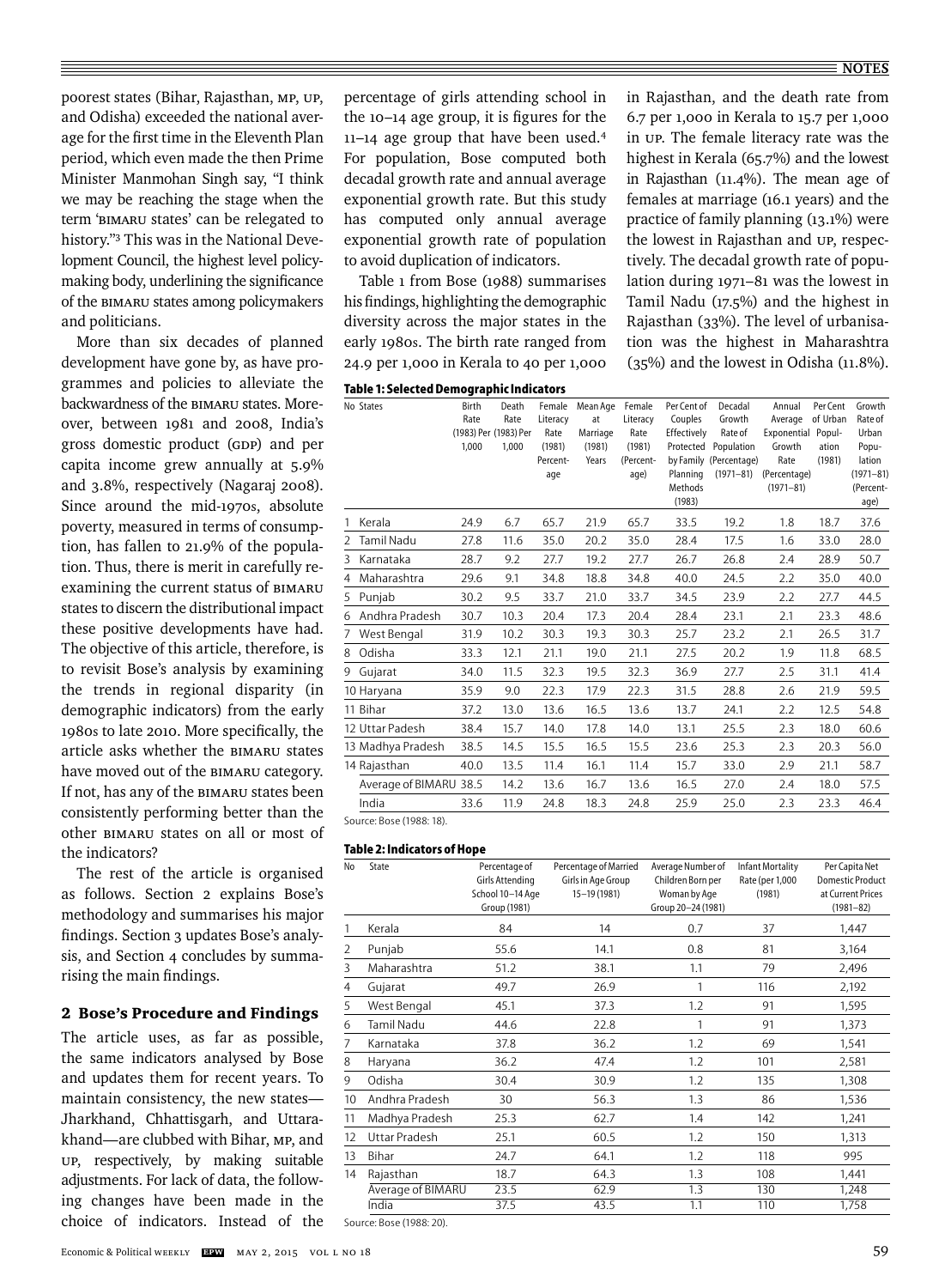Thus, Bose pointed out glaring regional disparities across India, and concluded that Bihar, MP, Rajasthan, and UP were demographically the most backward states.

Bose also analysed the following five additional indicators, which he called "indicators of hope" (Table 2, p 59).

(1) Proportion of girls in the age group 10–14 years going to school. (2) Proportion of girls married in the age group 15–19 years. (3) Average number of children born per woman in the age group 20–24 years. (4) IMR. (5) Per capita income.

The first three indicators refer to young women, and, according to him, improvement in these indicators would help to reduce disparities in the nine indicators listed in Table 1. He chose infant mortality as an indicator because it portrays the true picture of delivery of health services. Similarly, he justified the use of per capita income as being the simplest indicator of economic growth.

The data for these indicators also portrayed immense regional disparities. In Kerala, 84% of girls in the age group 10–14 years went to school in 1981, whereas for Rajasthan the figure was as low as 18.7%. In Kerala, only 14% of girls in the age group 15–19 were married, compared to 64.3% in Rajasthan. The average number of children born per woman in the 20–24 age group was 0.7 for Kerala, whereas it was double this in MP at 1.4. Here too, Bihar, MP, Rajasthan, and UP were found to be the most backward and there appeared little hope for improvement unless they were given special attention.

# 3 Updating or Extending Bose's Findings

# Health and Demographic Indicators

The share of the BIMARU states in the national population increased from 40% in 1981 to 42% in 2011, implying a faster growth of population in these states. The crude birth rate (CBR) consistently declined in all the BIMARU states between 1981 and 2011, but it still remains higher than the all-India figure

(Table 3). The average CBR for the BIMARU states declined from 38.4 per 1,000 in 1981 to 26.8 per 1,000 in 2011. But, the gap with the all-India rate is rising and there is no sign of convergence. All the BIMARU states achieved a nearly 30% decrease in CBR by 2011 compared to 1981—which is very low.

#### **Table 3: Crude Birth Rate, 1981–2011**

|                                                                      | 1981 | 1991 | 2001 | 2011 |
|----------------------------------------------------------------------|------|------|------|------|
| UP                                                                   | 39.6 | 35.7 | 31.4 | 27.4 |
| Rajasthan                                                            | 37.1 | 35   | 31.1 | 26.2 |
| All-India                                                            | 33.9 | 295  | 254  | 21.8 |
| Average of BIMARU                                                    | 38.4 | 343  | 30.6 | 26.8 |
| Percentage difference                                                |      |      |      |      |
| from all-India                                                       | 13.1 | 16.3 | 204  | 22 7 |
| $C_1$ . The second of $D_1$ is the second second $C_2$ is the second |      |      |      |      |

Source: Sample Registration System.

The crude death rate (CDR) registered a decline in all the BIMARU states between 1981 and 2011, but it still remains higher than the national average. The average CDR for the BIMARU states declined from 15.3 per 1,000 in 1981 to 7.3 per 1,000 in 2011 (Table 4). The difference with the all-India figure is declining, and the BIMARU states appear to be converging to the all-India level. For 2011, Bihar and Rajasthan had lower CDRs than the all-India rate. Among the BIMARU states, Rajasthan achieved the highest reduction in CDR from 14.3 in 1981 to 6.7 in 2011 (nearly

# **Table 4: Crude Death Rate, 1981–2011**

|                                                  | 1981 | 1991 | 2001 | 2011 |
|--------------------------------------------------|------|------|------|------|
| Rajasthan                                        | 14.3 | 10.1 | 8.0  | 6.7  |
| MP                                               | 16.6 | 13.8 | 9.8  | 8.1  |
| All-India                                        | 12.5 | 9.8  | 8.4  | 7.1  |
| Average of BIMARU                                | 15.3 | 11.3 | 9.0  | 73   |
| Percentage difference                            |      |      |      |      |
| from all-India                                   | 22 Z | 14 8 | 74   | 3.5  |
| $\sim$ $\sim$ $\sim$ $\sim$ $\sim$ $\sim$ $\sim$ |      |      |      |      |

Source: Sample Registration System.

# **Figure 1: Crude Birth Rate, 1981–2011** Crude Birth Rate



Bihar, MP, and UP include Jharkhand, Chhattisgarh, and Uttarakhand respectively. A weighted average based on population figures has been used to compute the figures to account for bifurcation. Source: Sample Registration System.

53%), while MP had the lowest, from 16.6 in 1981 to 8.1 in 2011 (nearly 51%).

As for the IMR, the average of the BIMARU states declined from 129.5 per 1,000 live births in 1981 to 51.7 per 1,000 live births in 2011 (Table 5), but it was still higher than the national average. The gap from the all-India level remains nearly the same even after three decades, and little improvement has been made in terms of catching up with the national average. Among the BIMARU states, Rajasthan was the worst performer. In 1981, the IMR for Rajasthan was 108, which declined to 52 in 2011 (nearly 52%). Bihar achieved the highest reduction from 118 in 1981 to 43 in 2011 (nearly 64%). It recorded a lower than all-India IMR for 1991, 2001, and 2011.

#### **Table 5: Infant Mortality Rate, 1981–2011**

|                                     | 1981  | 1991 | 2001 | 2011      |  |  |
|-------------------------------------|-------|------|------|-----------|--|--|
| Bihar                               | 118   | 69   | 62   | 43        |  |  |
| Rajasthan                           | 108   | 79   | 80   | 52        |  |  |
| All-India                           | 110.0 | 80.0 | 66.0 | 44 O      |  |  |
| Average of BIMARU                   | 129.5 | 90.5 |      | 76.7 51.7 |  |  |
| Percentage difference               |       |      |      |           |  |  |
| from all-India                      | 177   | 13.1 | 16.3 | 17.6      |  |  |
| Source: Sample Registration System. |       |      |      |           |  |  |

With regard to the percentage of currently married women using any family planning method, the average of the BIMARU states increased from 16.6% in 1983 to 45.4% in 2005–06 (Table 6). The gap with the all-India figure fell, indicating convergence. Among the BIMARU states, UP performed the best—an increase to 44.7% in 2005–06 (nearly 240%) from 13.1% in 1983. MP fared the worst by registering an increase to 55.2% in 2005–06 (nearly 134%) from 23.6% in 1983.

#### **Table 6: Percentage of Currently Married Women Using Any Family Planning Method, 1983–2005**

|                       |     | 1983 1992-93 1998-99 2005-06    |            |           |  |
|-----------------------|-----|---------------------------------|------------|-----------|--|
| UP                    | 131 | 19.8                            | 28.82 44.7 |           |  |
| ΜP                    |     | 23.6 36.5 44.48 55.2            |            |           |  |
| All-India             | 259 | 40.6                            |            | 48.2 56.0 |  |
| Average of BIMARU     |     | 16.6 27.8                       |            | 347 454   |  |
| Percentage difference |     |                                 |            |           |  |
| from all-India        |     | $-36.2$ $-31.5$ $-27.9$ $-19.0$ |            |           |  |

Source: Col 1 is from Bose (1988), cols 2, 3, and 4 are from the National Family Health Service (NFHS).

The dismal performance of the BIMARU states on IMR and CBR is reflected in their high population growth rate (annual average exponential), which was 2.4% during 1971–81 and 2% during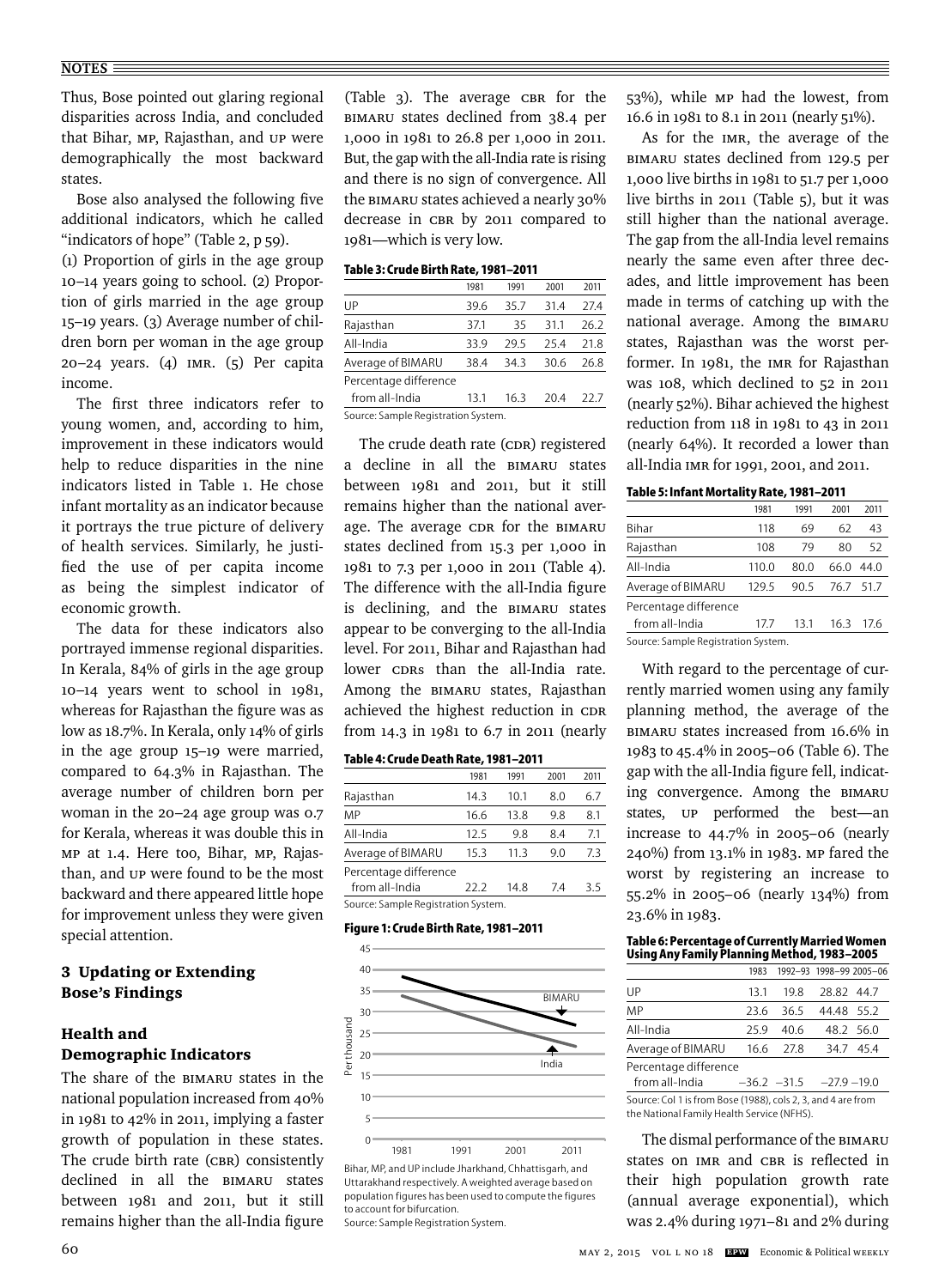2001–11 (Table 7). Significant divergence can be observed from the all-India rate. Bihar fared the worst by being the only state to register an increase in annual average exponential growth rate from 2.17 (1971–81) to 2.21 (2001–11). All the other BIMARU states recorded a decline.

# **Table 7: Annual Average Exponential**

| <b>Growth Rate</b>             | (Percentage) |       |                                   |             |  |
|--------------------------------|--------------|-------|-----------------------------------|-------------|--|
|                                |              |       | 1971-81 1981-91 1991-2001 2001-11 |             |  |
| Rajasthan                      | 2.87         | -25   | 2.50                              | 193         |  |
| <b>Bihar</b>                   | 2 17         | 2 1 1 | 242                               | 2.21        |  |
| All-India                      | 23           | 22    | 197                               | 1.63        |  |
| Average of BIMARU              | 240          | 232   | 231                               | 197         |  |
| Difference from all-India 6.67 |              | 767   |                                   | 17.13 20.87 |  |
|                                |              |       |                                   |             |  |

Source: Calculated using population data from various census reports.

#### **Figure 2: Annual Average Exponential Growth Rate of Population**  $\alpha$



Bihar, MP, and UP include Jharkhand, Chhattisgarh, and Uttarakhand. Actual population figures have been used to account for bifurcation. Source: Census reports.

Fertility in the 20–24 age group is an important indicator of population growth because it is considered the most fertile. This indicator continues to be much higher for the BIMARU states than the all-India figure.<sup>5</sup> Their average declined slightly from 0.26 in 1992–93 to  $0.25$  in  $2005-06$ . The all-India figures were 0.23 in 1992–93 and 0.21 in 2005–06 (Table 8). Thus, the BIMARU states appear to be diverging from the all-India trend. Bihar was the worst performer, registering an increase from 0.24 in 1992–93 to 0.26 in 2005–06, while all the other states showed at least some decline.

The percentage of women in the age group 15–19 who are currently married declined in all the BIMARU states but was

# **Table 8: Fertility in 20-24 Age Group**

|                          | 1992-93 | 1996-98 | $2005 - 06$ |
|--------------------------|---------|---------|-------------|
| MP                       | 0.255   | 0.216   | 0.235       |
| Bihar                    | 0.241   | 0.215   | 0.261       |
| All-India                | 0.23    | 0.21    | 0.21        |
| Average of BIMARU        | 0.26    | 0.24    | 0.25        |
| Percentage of difference |         |         |             |
| from all-India           | 10.61   | 12.88   | 20.23       |
| Source: NFHS reports.    |         |         |             |

still higher than the all-India figure. From 62.9% in 1981, the average of the BIMARU states declined to 25.27% in 2007–08 (Table 9). The reduction in the gap from the all-India figure indicates some convergence. Among the BIMARU states, UP fared the best by achieving a decline to 21.1% in 2007–08 from 60.5% in 1981 (nearly 65%). Bihar did the worst by registering a decline to 33.3% in 2007–08 from 64.1% in 1981 (nearly 48%).

| Table 9: Percentage of Women in 15–19 Age Group |  |  |
|-------------------------------------------------|--|--|
| <b>Who Are Currently Married</b>                |  |  |

|                          |  |                        | 1981 1992-93 2002-04 2007-08 |
|--------------------------|--|------------------------|------------------------------|
| UP                       |  | 605 396 247 211        |                              |
| <b>Bihar</b>             |  | 64.1 50.3 NA 33.3      |                              |
| All-India                |  | 43.5 38.4 23.8         | 191                          |
| Average of BIMARU        |  | 62.9047.53 29.73 25.27 |                              |
| Percentage of difference |  |                        |                              |

 from all-India 44.60 23.76 24.94 32.29 Source: Col 1 is from Bose (1988), col 2 is from NFHS-1, and cols 3 and 4 are from district-level household surveys (DLHS) 3 and 4, respectively.

The mean age at marriage has been increasing in the BIMARU states, but it remains dismal compared to the national average. In 1981, their mean age at marriage was 16.7 years, which increased to 18.1 years in 2007–08 (Table 10). The percentage gap from the all-India level remains nearly constant all through. Among the BIMARU states,

#### **Table 10: Mean Age of Females at Marriage**

|                                            |      |            |                              | (Years) |
|--------------------------------------------|------|------------|------------------------------|---------|
|                                            |      |            | 1981 1998-99 2002-04 2007-08 |         |
| MP                                         |      | 16.5 18.1  | 18.4                         | 18.5    |
| UP                                         | 17.8 | -17.7      | 18.2                         | 18.5    |
| All-India                                  |      | 183 192    | 19.5                         | 19.8    |
| Average of BIMARU                          |      | 16.7 17.7  | 179                          | 18.1    |
| Percentage of difference<br>from all-India |      | $-86 - 79$ | $-83$                        | $-8.4$  |

Source: Col 1 is from Bose (1988), cols 2, 3, and 4 are from the DLHS.

#### **Figure 3: Mean Age at Marriage**



Bihar, MP, and UP include Jharkhand, Chhattisgarh, and Uttarakhand, respectively. A weighted average (using total population) has been used to compute the figures to account for bifurcation.

Source: Figures for 1981 from Bose (1988) and the rest from DLHS reports.

MP was the best performer as it has achieved the highest increase in mean age at marriage, to 18.5 years in 2007–08 from 16.5 years in 1981 (nearly 12%). UP fared the worst by recording an increase to 18.5 years in 2007–08 from 17.8 years in 1981 (nearly 4%).

# Educational Attainment

The effective female literacy rate has consistently gone up in all the BIMARU states, but it has remained below the all-India level all through.6 Effective female literacy rate for the BIMARU states went up from nearly 20% in 1991 to 57% in 2011 (Table 11). Thus, with a declining percentage gap, the BIMARU states appear to be converging to the all–India level. Among the BIMARU states, Rajasthan did best by achieving an increase to 52.7% in 2011 from 16.6% in 1991 (nearly 217%). MP lagged behind with an increase to 60.2% in 2011 from 23.2% in 1991 (nearly 160%).

#### **Table 11: Effective Female Literacy Rate**  (Percentage)

|                                          |          |          | $1.9$ . $2.2$ . $1.9$ . $4.9$ |  |  |
|------------------------------------------|----------|----------|-------------------------------|--|--|
|                                          | 1991     | 2001     | 2011                          |  |  |
| Rajasthan                                | 16.59    | 43.85    | 52.66                         |  |  |
| MP                                       | 23.17    | 50.71    | 60.17                         |  |  |
| All-India                                | 32.41    | 53.67    | 65.46                         |  |  |
| Average of BIMARU                        | 19.87    | 43.20    | 56.72                         |  |  |
| Percentage of difference                 |          |          |                               |  |  |
| from all-India                           | $-38.71$ | $-19.51$ | $-13.35$                      |  |  |
| Source: Census reports and calculations. |          |          |                               |  |  |

The percentage of girls in the age group 11–14 attending school went up in all the BIMARU states. For 1981, their average was 23.5%, which increased to 63.4% in 2005–06 (Table 12, p 62).<sup>7</sup> The decline in the gap from the all-India figure indicates convergence. Rajasthan performed the best

#### **EPW Index**

An author-title index for EPW has been prepared for the years from 1968 to 2012. The PDFs of the Index have been uploaded, year-wise, on the EPW website. Visitors can download the Index for all the years from the site. (The Index for a few years is yet to be prepared and will be uploaded when ready.)

EPW would like to acknowledge the help of the staff of the library of the Indira Gandhi Institute for Development Research, Mumbai, in preparing the index under a project supported by the RD Tata Trust.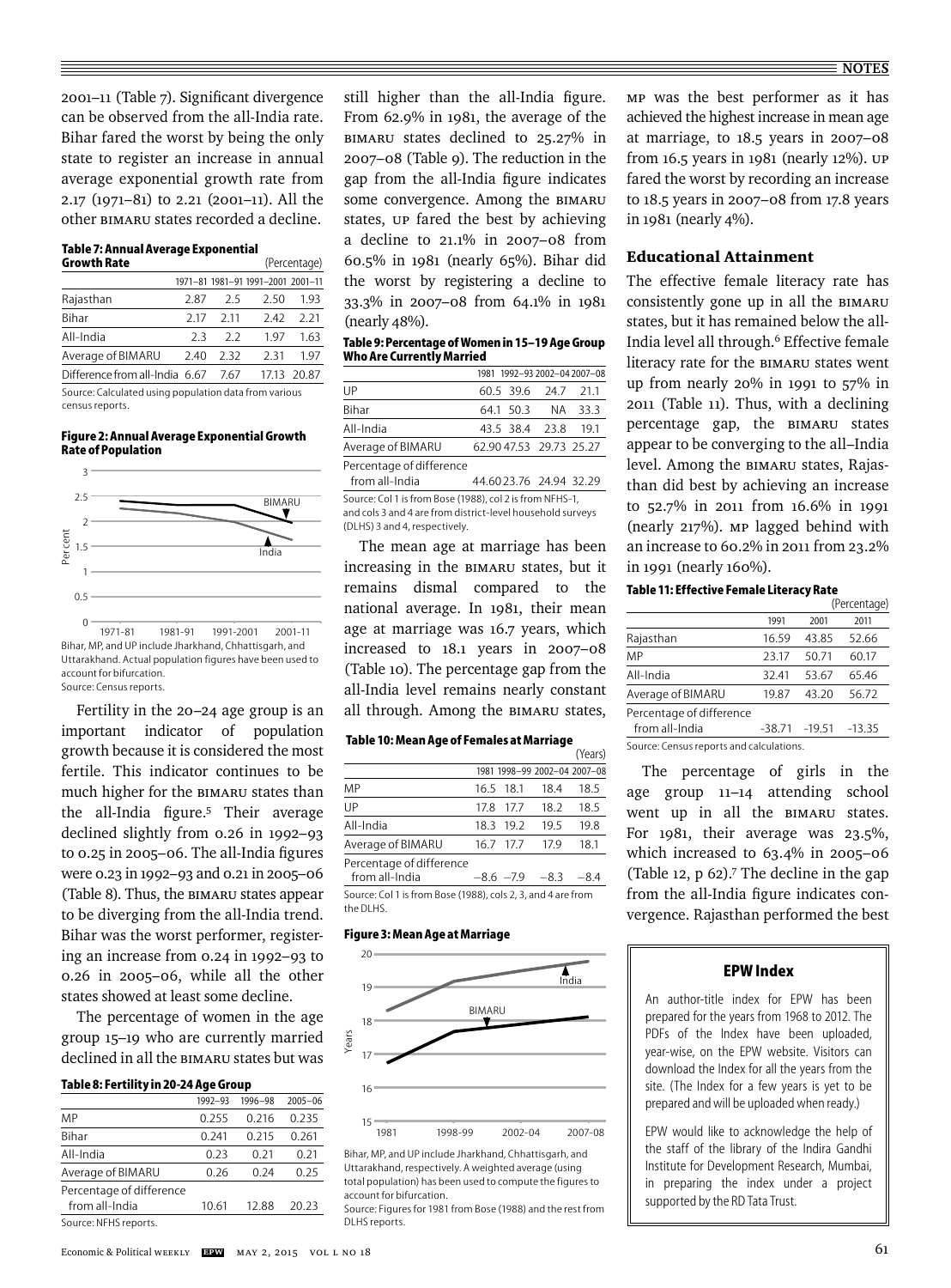#### **NOTES**

by achieving an increase to 57.2% in 2005–06 from 18.7% in 1981 (nearly 206%). Bihar brought up the rear with an increase to 57.7% in 2005–06 from 24.7% in 1981 (nearly 133%). It is important to note that Rajasthan outperformed all the other BIMARU states in female education.

#### **Table 12: Percentage of Girls Attending School in 11–14 Age Group**

|                                            | 1981    | 1998-99 | $2005 - 06$ |
|--------------------------------------------|---------|---------|-------------|
| Rajasthan                                  | 18.7    | 55.6    | 57.2        |
| Bihar                                      | 24.7    | 50.5    | 57.7        |
| All-India                                  | 55.3    | 67      | 70.4        |
| Average of BIMARU                          | 23.5    | 57.6    | 634         |
| Percentage of difference<br>from all-India | $-57.6$ | $-14.1$ | $-10.0$     |
| Source: NEHS reports.                      |         |         |             |

#### Girls attending school 11-14 age group **in 11–14 Age Group Figure 4: Percentage of Girls Attending School**



Uttarakhand, respectively. A weighted mean (based on total population) has been used to compute the figures to account for bifurcation. Source: NFHS reports.

# Urbanisation

Urbanisation is lower in all the BIMARU states compared to the national average. Their average on this indicator went up to 22.1% in 2011 from 17.9% in 1981 (Table 13). An increase in the percentage gap from the all-India trend indicates a divergence. Urbanisation has been the lowest in Bihar with very little change over the past three decades. The state's urban population only increased from 12.5% in 1981 to 14.4% in 2011 (nearly 15%). Urbanisation was the highest in MP, which recorded an increase to 26.5% in 2011 from 20.3% in 1981 (nearly 31%).

#### **Table 13: Urban Population as a Percentage of Total Population**

|                             | 1981                             | 1991                    | 2001              | 2011  |
|-----------------------------|----------------------------------|-------------------------|-------------------|-------|
| MP                          |                                  | 20.29 23.21 24.82 26.49 |                   |       |
| <b>Bihar</b>                | 12.47                            |                         | 13.17 13.35       | 14 36 |
| All-India                   | 23.34                            |                         | 25.72 27.78       | 31.15 |
| Average of BIMARU           | 1794                             |                         | 19.79 20.64 22.09 |       |
| Percentage of<br>difference |                                  |                         |                   |       |
| from all-India              | $-23.14 - 23.07 - 25.69 - 29.08$ |                         |                   |       |
| Source: Census reports.     |                                  |                         |                   |       |

The average growth rate of the urban population in the BIMARU states was nearly 57% between 1971 and 1981. This fell to nearly 30% between 2001 and 2011 (Table 14). In the past two decades, 1991–2001 and 2001–11, the growth rate of urban population in the BIMARU states was below the all-India level, which further points to the growing divergence of urbanisation in these states from the national average.

# **Table 14: Decadal Growth Rate of Urban**

| <b>Population</b>        |       |             |                                   | (Percentage) |
|--------------------------|-------|-------------|-----------------------------------|--------------|
|                          |       |             | 1971-81 1981-91 1991-2001 2001-11 |              |
| All-India                |       |             | 46.4 36.19 31.76 31.80            |              |
| Average of BIMARU        |       | 57.53 38.40 | 31.09 30.43                       |              |
| Percentage of difference |       |             |                                   |              |
| from all-India           | 23.98 |             | $6.09 - 2.08$                     | $-431$       |

|                         | ---- | $\sim$ | $\sim\,$ | . |
|-------------------------|------|--------|----------|---|
| Source: Census reports. |      |        |          |   |

# **Figure 5: Urbanisation**



and Uttarakhand, respectively. Actual figures on urban population have been used to compute the figures to account for bifurcation. Source: Census reports.

## Income Disparities

Per capita income has been lower than the all-India figure in all the BIMARU states all through. In 1980–81, their average per capita income was 74% of the all-India figure, but in  $2010 - 11$  it declined to 59% of it—a big divergence (Table 15). This assumes that rates of inflation in both groups have been the same for both 1980–81 and 2010–11. Thus, even in terms of the simplest measure of economic performance, the BIMARU states have diverged from the national average. Contrary to Singh's and Ahluwalia's optimistic conclusions,

# **Table 15: Per Capita Net State Domestic Product,**

| 1980-81 to 2010-11                                     |          |          | (Rs at current price)            |          |  |
|--------------------------------------------------------|----------|----------|----------------------------------|----------|--|
|                                                        | $1980 -$ | $1990 -$ | 1999-                            | $2010 -$ |  |
|                                                        | 81       | 91       | 2000                             | 11       |  |
| All-India                                              | 1.852    |          | 5,621 15,881 52,900              |          |  |
| Average of BIMARU                                      |          |          | 1,364 4,146 10,736 31,360        |          |  |
| Percentage of                                          |          |          |                                  |          |  |
| difference                                             |          |          |                                  |          |  |
| from all-India                                         |          |          | $-26.34 - 26.24 - 32.40 - 40.72$ |          |  |
| Source: Data from Open Government Data Platform India. |          |          |                                  |          |  |

the economic performance of the BIMARU states has worsened compared to the rest of the country.

# 4 Summary and Conclusions

Many studies on regional disparities have followed Bose (1988), but most of them have focused on socio-economic indicators without adequately accounting for demographic indicators while discussing the BIMARU states. Kurian (2000) points out that regional disparities have aggravated across all indicators (demographic, social, and economic) and a marked dichotomy between forward and backward groups of states is emerging. On the other hand, Dholakia (2003) concludes that regional disparity in human development is continuously decreasing and Ahluwalia (2000) claims that BIMARU as a metaphor has lost its relevance as far as economic performance is concerned. This article tries to ascertain whether the BIMARU states still remain *Bimaru* by analysing, as far as possible, the same indicators examined by Bose more than three decades earlier.

Our analysis shows that the BIMARU states have not converged to the national average. For all the demographic indicators considered, the BIMARU states as a whole continue to remain backward relative to the national average. However, this is not to say that these states have made no progress. All of them have individually improved along most of the demographic indicators, and, as a whole, they appear to be converging to the all-India level in five out of the 13 indicators considered. The pace of this convergence has been slow. For the mean age at marriage and IMR, the percentage gap remains nearly the same. In the remaining indicators, the BIMARU states have diverged from the all-India level with an increasing percentage gap over the years. Thus, speculations based on limited analyses claiming that BIMARU is no longer a valid metaphor for backwardness are simply not true.

A comparison among the BIMARU states brings out that none of them has performed consistently well along all or most of the indicators considered. UP's performance has been the best on